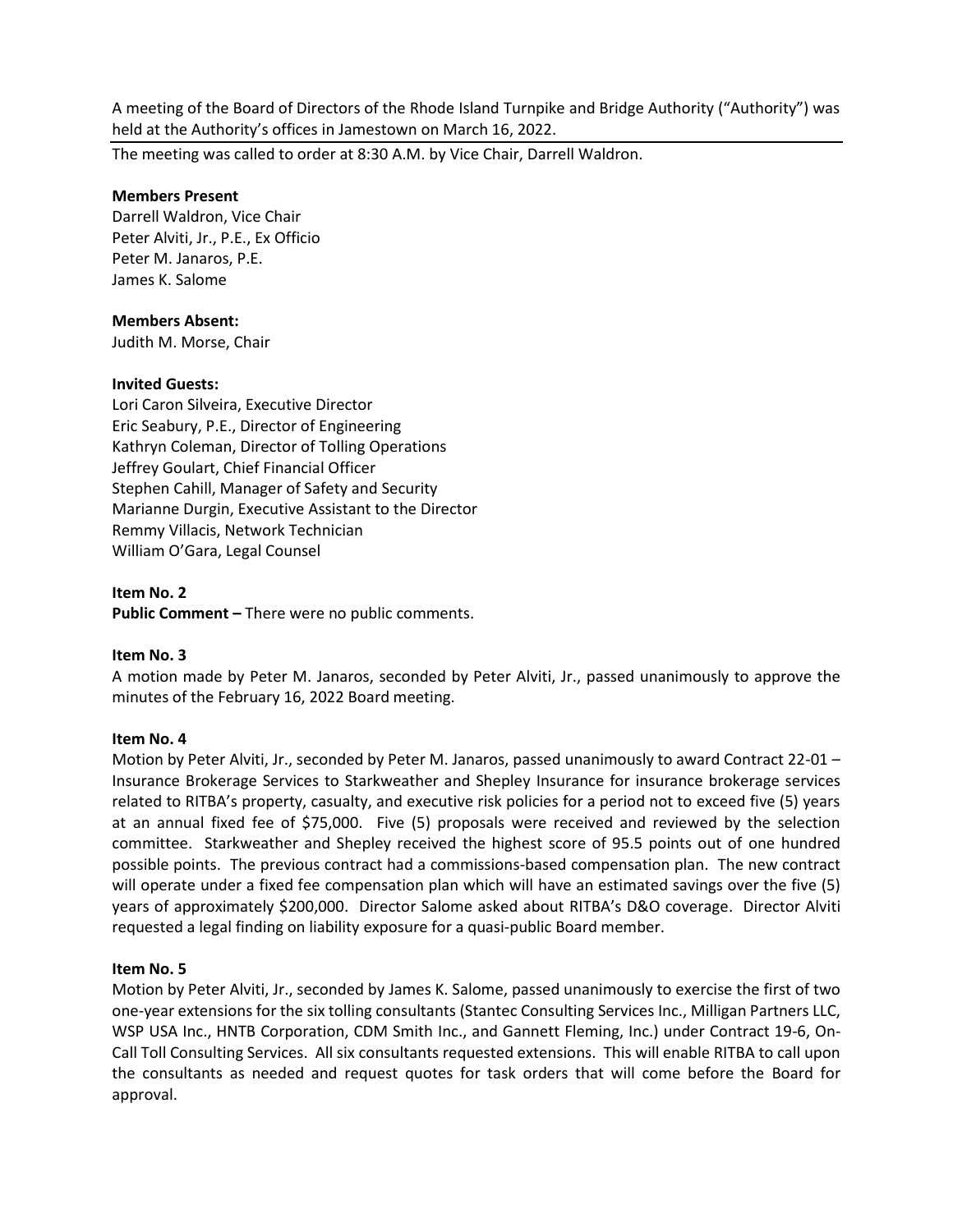# **Item No. 6**

Motion by Peter M. Janaros, seconded by James K. Salome, passed unanimously to pre-authorize expending up to \$170,000 on a construction contract for estimated beam shoring, beam jacking, and bearing replacement of two rocker bearings on the Newport Pell Bridge. Bridge inspection results by WSP noted that at Pier 5W, the two rocker bearings supporting the expansion end of the adjacent plate girder span were measured and exhibiting excessive tilt movement. The Board will be updated when formal bids are received for the work to be performed.

# **Director of Engineering Eric Seabury - Capital Projects Status Report:** This month Mr. Seabury highlighted the following:

- *Phase I - AET Conversion of Existing Toll Plaza*: The long-term temporary set-up for the AET conversion is complete.
- *Phase II – AET Conceptual Design*: The conceptual design phase is underway and the task order for this phase will take the project through to submission of 30% of the design documents.
- *Misc. Steel Repairs – Mt. Hope and Sakonnet*: Piasecki Steel has completed the composite stairway and access to the north anchorage of the Mt. Hope Bridge. The Mt. Hope Interim Inspection has been completed and there are some items identified that need repair that Piasecki will complete with remaining funds in the project's budget.
- *Jamestown Verrazzano Bridge Guardrail and Railing Painting Project*: (In-House): The project is now complete.
- *Bridge Inspections*: The Newport Pell Bridge Underwater Inspection and the minor bridge inspections of the 138 Bridges will begin soon. The load rating on the Jamestown Bridge is complete and a meeting is planned to discuss the results with Atane, the consultant.
- *Capital Improvement Plan*: The plan is complete from a project and timing perspective and being augmented with a plan of finance. The major projects to be addressed are the Mt. Hope Bridge dehumidification of the cables and anchorages and the rehabilitation of the deck on the suspended spans of the Newport Pell Bridge.

# **CFO Jeff Goulart – Financial Summary Report**

With respect to year-to-date financials, actual vs. budget, total operating revenue is up 13%, toll revenue is up 18% and gas tax is up 5%. Year-to-date operating expenses are lower than budget by 14%. Positions are being filled where needed. In the last two weeks, some of the E-ZPass part-time customer service positions have been converted into full-time positions. Director Alviti noted that approximately 40% of RITBA's revenue is currently coming from the gas tax. He noted that as more electric vehicles get on the road, that revenue stream will be greatly reduced. RIDOT is beginning to look at a replacement source of revenue and would like to include RITBA in the discussion of road use charges and other options. Legislation will likely need to occur to begin a transition to another form of revenue collection to replace the gas tax.

# **Executive Director's Report:**

- **Traffic Update –** RITBA ended 2021 in line with the traffic numbers of 2019. Director Silveira believes traffic will continue to track in a positive direction, meeting 2019's numbers and possibly exceeding them. Two snowstorms have contributed to a slow start, and it is likely the recent Omicron variant of COVID-19 may have had an impact on traffic.
- **Federal Funding Requests –**
	- o **2021 RAISE Grant – Debriefing -** RITBA had its debriefing with USDOT on its RAISE grant application for the Mt. Hope Bridge dehumidification project. The next round of RAISE grant applications is due April 14th. RITBA received positive feedback from USDOT. The three categories reviewed were: 1) Merit: RITBA received the top score, 2) Magnitude